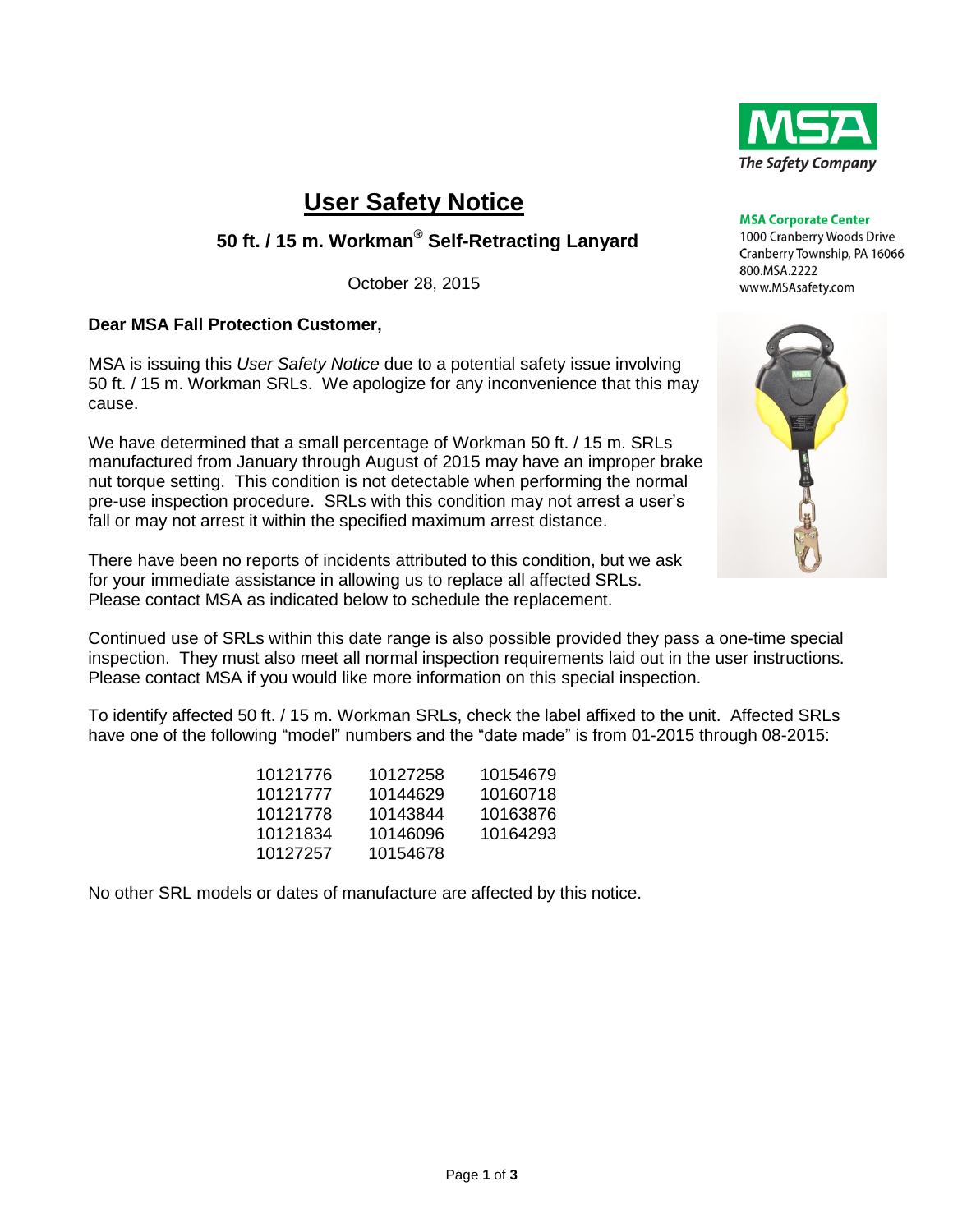

1000 Cranberry Woods Drive Cranberry Township, PA 16066 800.MSA.2222

#### **Replacing Affected SRLs:**

To obtain replacement SRLs for affected units, please complete the attached order form and email it to MSA Customer Service at the address indicated below. You will need to identify on the order form the model number and serial number of the SRLs that you are replacing. MSA will immediately ship the replacement SRLs to you free of charge.

It is important that you immediately mark all affected SRLs "UNUSABLE" and then discard or return them to MSA, unless they pass the special inspection. SRLs that pass the special inspection are acceptable for continued use. Please cut the cable on any SRLs that are discarded to ensure that they cannot be used.

Please note that the replacement SRLs may also have a "date made" from 01-2015 through 08-2015, but include yellow tamper evident paint on the exterior housing screw heads near the handle, as shown in the photo below. These SRLs are new units that were factory upgraded to include a new brake assembly and are acceptable for use.

#### **MSA Customer Service Contact Information:**

As indicated above or if you have any questions, please contact MSA Customer Service using the appropriate contact information below:

- Australia 1300 728 672 or by email at: [aus.customerservice@MSAsafety.com](mailto:aus.customerservice@MSAsafety.com)
- New Zealand 0800 441 335 or email at: [aus.customerservice@MSAsafety.com](mailto:aus.customerservice@MSAsafety.com)

Again, we apologize for any inconvenience that this situation may cause; however, your safety and continued satisfaction with our products is most important to us.

Best regards,

Seibelg

Charles J. Seibel, Jr. Manager of Product Safety

PS15031-23





#### **MSA Corporate Center**

www.MSAsafety.com